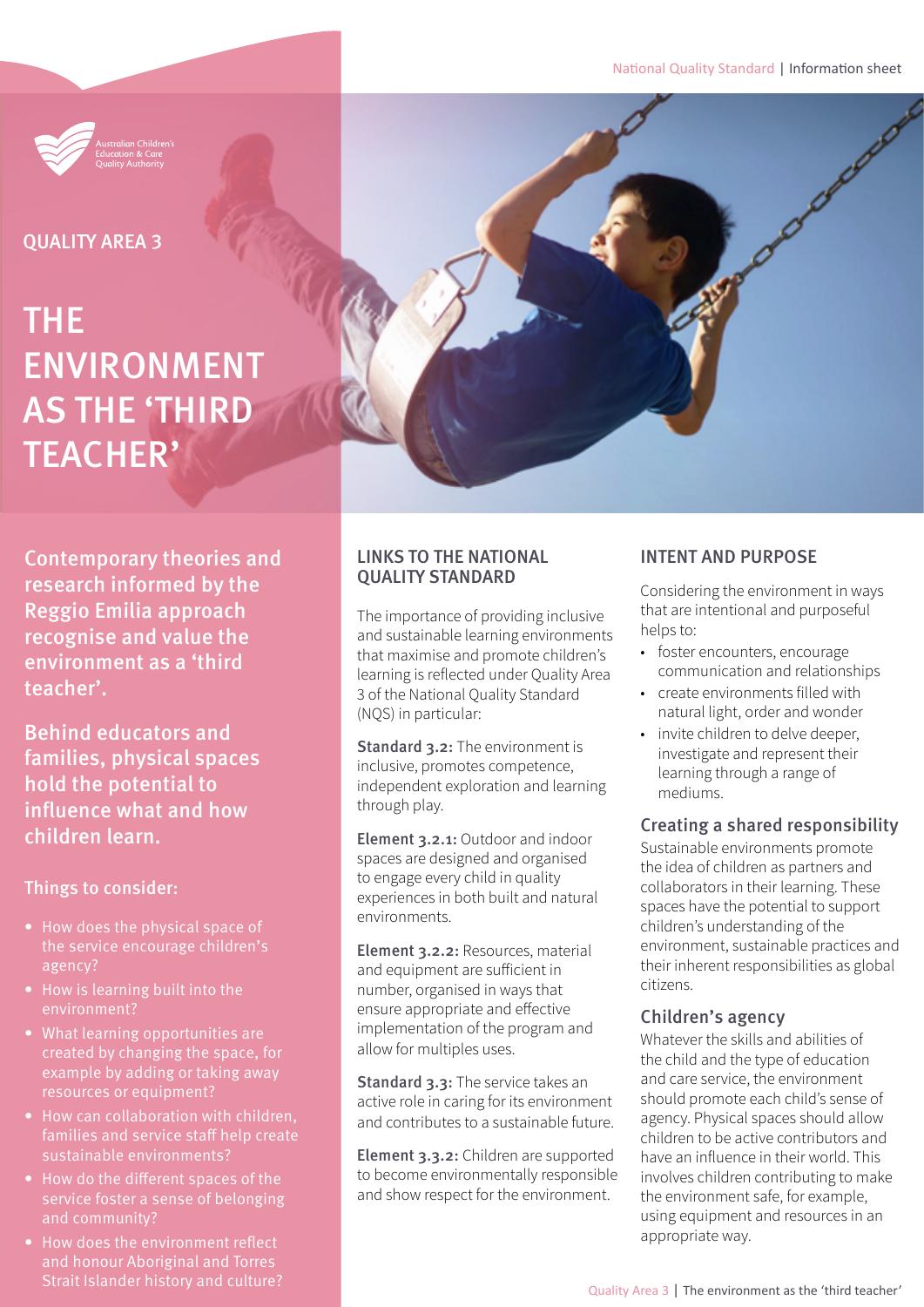THE PHYSICAL ENVIRONMENT IS NEVER SIMPLY A BACKDROP TO THE CURRICULUM; IT IS AN INTEGRAL PART OF THE CURRICULUM OR LEISURE BASED PROGRAM. (Educators: My Time, Our Place)

# ENGAGING

Learning environments engage and foster a sense of ownership and respect when they are aesthetically pleasing, reflect the identity and culture of children and families, and encourage a connection to place. As such, the physical environment is never simply a backdrop to the curriculum; it is an integral part of the curriculum or leisure based program. An environment with rich and built-in learning opportunities also frees educators to interact with children.

Some characteristics of engaging environments include:

#### Interesting things

Natural materials and things of interest for children to see, touch and smell have an inherently higher degree of complexity in terms of patterning and versatility.

#### Open-ended materials

Areas dedicated to different experiences such as art and craft, books and literacy, blocks and building materials, can help children's engagement and learning. For example, a pine cone can be used as a prop for dramatic play or an item for construction. This is especially important when supporting a wide range of ages, abilities and learning styles.

#### A balance of experiences

A balance of experiences facilitates shared thinking, including exploration, experimentation and hypothesising. Areas dedicated to experiences – for example, art and craft, books and literacy, blocks and building materials – can help children's engagement and learning. The key here is for educators to be flexible about what experiences happen and where.

#### Flexible access

Just as educators should embrace a flexible approach to experiences, they should also provide and encourage the flexible use and access to resources and equipment. This responds to children's agency and interest in both indoor and outdoor spaces.

#### Recycling and repurposing

Reusing, recycling, rethinking and repurposing of resources, furniture and equipment promotes an awareness of sustainable practices. This provides opportunities for children to problem solve and be creative in ways that develop their respect for the environment and thoughtful use of limited natural resources.

#### The familiar and the novel

Balancing sameness and change, the familiar and the novel, responds to children's need for both. Often small changes in the environment can be enough to ensure the environment is interesting and engaging, especially for very young children. Talking with children about possible changes and involving them in decision making supports their agency, influence and learning and can reduce stress resulting from too much change.

#### EMPOWERING AND RESPECTFUL

Respect for children as collaborators and partners with educators in their learning is central to the approved learning frameworks. Environments that are respectful of children's emerging skills and competencies provide opportunities for them to make their own decisions and to act independently.

These environments:

- **• Encourage children to make choices**, including whether to be with others or to be on their own. Arranging furniture to create areas can encourage children to disperse and be together by choice. Big open spaces that force children into large or small groups may interfere with these positive interactions.
- **• Support children to feel secure**, and the equipment and furniture allows children to do things for themselves. Chairs that allow feet to touch the floor, sinks that are child height (or stable stools that allow children to safely reach the sink or get on the toilet themselves), tables and chairs that support backs while sitting, and lockers with hooks that are accessible all encourage children to exercise agency.
- **• Include displays of children's work** that are uncluttered and involve children in making decisions about whose work is displayed and how these are changed. It is important to acknowledge and honour the efforts of all children in meaningful and respectful ways. For example, working with children to identify work to be displayed may be more empowering than "wallpapering" with stencils or templated art work.
- **• Create a vibrant and responsive space.** Think about how much fixed equipment is necessary both indoors and outdoors, make changes as children's needs and interests evole and create a sense of discovery.
- **• Allow for children's works in progress to be preserved** over days or even weeks.